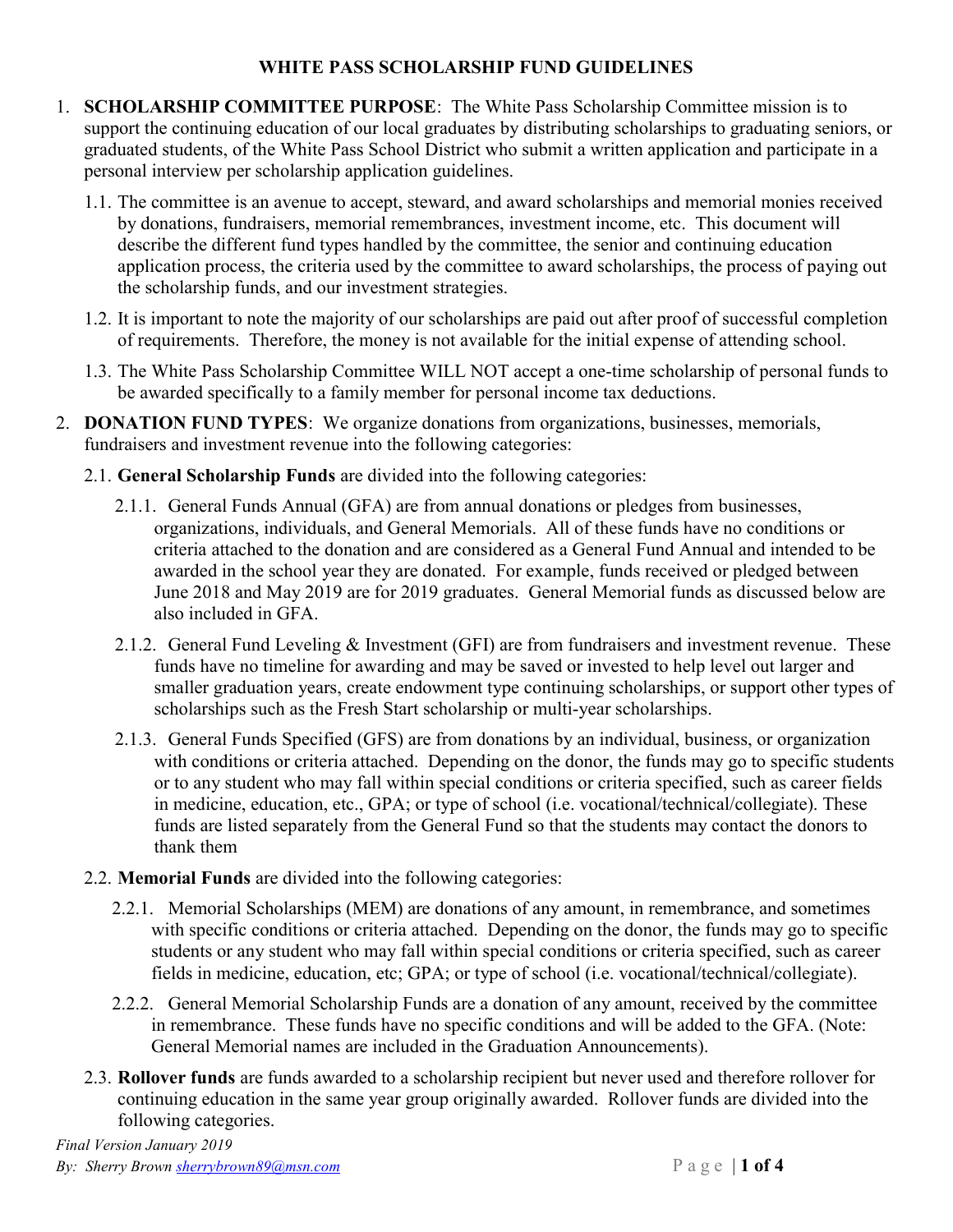- 2.3.1. General Rollover Funds are general funds rolled over for continuing education and are decided by the Scholarship committee on how it will be dispersed.
- 2.3.2. Memorial and GFS Rollover Funds are unclaimed funds stipulated by a donor or memorial party for a specific student. The donor or memorial party can either roll the money into the General Rollover Funds allowing the Scholarship Committee to make roll-over award decisions or apply the roll-over money to the upcoming year group (either doubling up the annual award amount or allowing the donor or memorial party to not have to generate the amount that year. .
- 3. SCHOLARSHIP TYPES: The committee manages the following scholarship types
	- 3.1. INITIAL SCHOLARSHIPS: Initial scholarships are those given to graduating seniors in the White Pass School District. These scholarships make up the bulk of the White Pass Scholarship Fund scholarships.
	- 3.2. ROLLOVER SCHOLARSHIPS: Rollover scholarships are those given to successful recipients of initial scholarships for a  $2<sup>nd</sup>$  year of school.
	- 3.3. FRESH START SCHOLARSHIPS: Fresh Start Scholarships are those given to former students of White Pass School district who did not initially receive a scholarship from the committee.
	- 3.4. MULTI-YEAR SCHOLARSHIPS: Multi-year scholarships are initial scholarships awarded for more than one year of education.

#### 4. APPLICATION CRITERIA:

- 4.1. Initial & Multi-year Scholarship Application Criteria: Graduates of the White Pass School District may be eligible for a scholarship if they submit a written application and participate in a personal interview per scholarship application guidelines. The committee awards scholarship monies not tied to specific conditions by donors based upon the student's portrayal of the following criteria. A Rubric (Appendix 1) is available to show how the points are awarded based on the criteria.)
	- 4.1.1. Grades: Grades and class ranking are good indications of future success.
	- 4.1.2. Commitment to Educational Goals: The application and interview provide information on course loads, desired future career goals and aspirations. This helps the committee determine whether the student has clear goals with a plan to achieve them, whether the goals are in line with past performance or an explanation of what the student plans to change, and the student's plans to achieve their goals financially.
	- 4.1.3. Community Service: The committee will review community service records as well as discussion during the interview to determine the student's commitment to community service.
	- 4.1.4. School and Community Involvement: The committee will assess the student's extracurricular activities both in and out of school reviewing the level of involvement as well as leadership positions assumed.
	- 4.1.5. Financial Need: The committee judges the student's financial need based upon the guardian's capability to assist in achieving educational goals as well as the projected school expenses and other scholarships or grants received.
	- 4.1.6. Presentation of Self: Dedication to preparing a good scholarship package is important because having care in the application and interview transfer to caring about achieving future goals.
- 4.2. Rollover Scholarships: Students who have successfully received their initial scholarships are offered an opportunity to submit an application and a transcript to qualify for rollover funds. As long as the student is still enrolled in school, submitted an application, and are maintaining a 2.0 GPA qualify for rollover funds.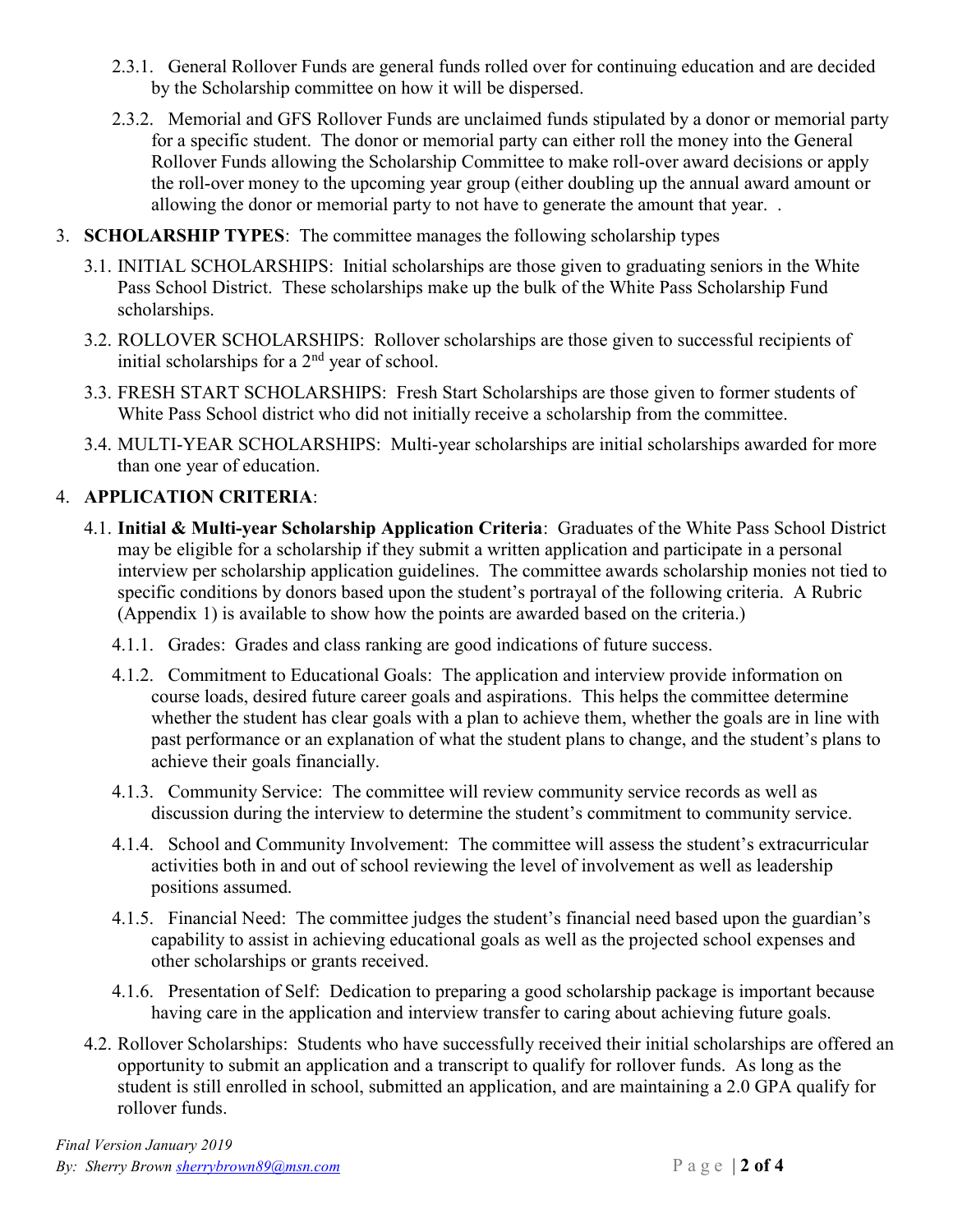4.3. Fresh Start Scholarships: Students who have not received a WP scholarship and are starting or attending Centralia College East who were a student at White Pass may qualify for this scholarship. The students must submit a transcript from White Pass, an application and proof of enrollment in classes at Centralia College East.

# 5. AWARDING CRITERIA:

- 5.1. Not all students who apply may receive a scholarship. Some students may not meet scholarship requirements. Additionally, funds availability and the number of student applicants may mean not every student receive funds.
- 5.2. General Funds Annual (GFA): The Scholarship Committee distributes GFA by awarding points using a rubric found at Attachment 1 based on the criteria in section 4. NOTE: If the situation arises where the General Fund has monies remaining after the initial allocation, the committee will review the list of applicants again in its entirety and the committee may increase the amount of individual awards based on the above criteria.
- 5.3. General Funds Separate (GFS): General Funds with criteria defined by the donor fall into the following categories
	- 5.3.1. Donor Selected Recipient: a committee member will reach out to the donor and provide them the information necessary to make the selection
	- 5.3.2. Committee Selected Recipient: the committee will review the donor criteria and the applications and make the selection.

### 5.4. Memorial Funds:

- 5.4.1. General Memorial Funds have no conditions and the committee includes them with General Funds Annual awards.
- 5.4.2. Memorial Funds (MEM) with criteria defined by the donor will be awarded based upon the same procedures as GFA donor selected recipient and committee selected recipient.
- 5.5. Rollover Funds: The committee with award rollover funds by equally splitting the rollover amount among those students who have collected their initial award, meet application criteria and are still enrolled in school.
- 5.6. Fresh Start Scholarships: The committee will award Fresh Start Scholarships based upon meeting application criteria and the availability of funds.

## 6. PAYING OUT OF FUNDS:

#### 6.1. Initial Scholarships:

- 6.1.1. College or University: Scholarship recipients will receive their designated funds upon successful completion of one semester or two quarters of post secondary education. Successful completion is defined as completing 20 quarter credits or 10 semester credits with a cumulative GPA of 2.0. The scholarship recipient has until September 30 of the year following high school graduation (15 months) to collect their award.
- 6.1.2. Trade School or Vocational School: These programs are all different and do not meet a set standard for proving successful completion. The following are general guidelines for paying out the scholarships but can be modified with coordination of the scholarship recipient and scholarship committee. For certificated programs less than 6 months in duration, scholarship recipients will receive their designated funds upon official proof of successful completion of the program. For programs greater than 6 months in duration, an interim official transcript after 6 months of attendance is adequate to show successful completion with a 2.0 GPA or equivalent.